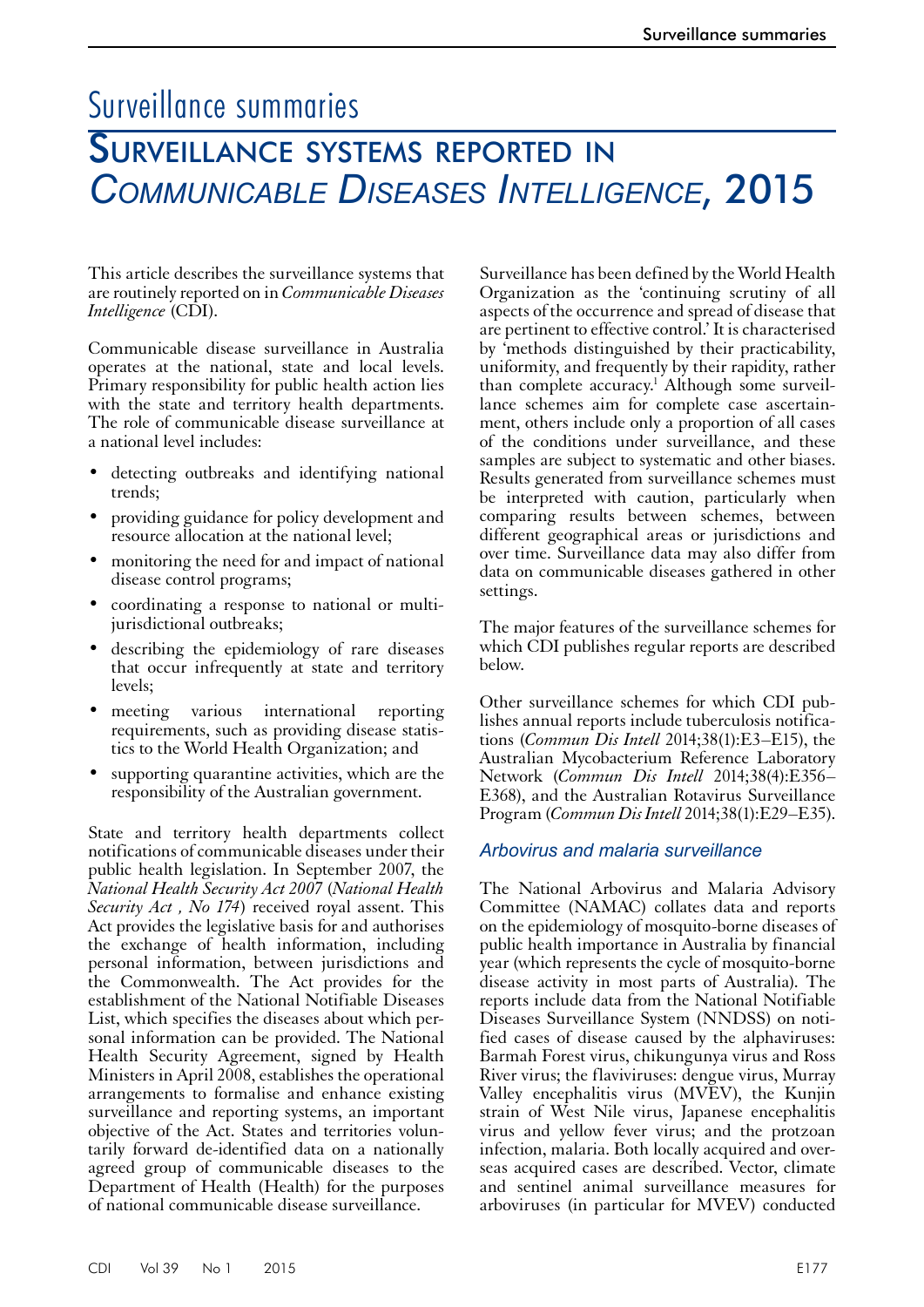by states and territories, and also at the border are described. Sentinel chicken, mosquito surveillance, viral detection in mosquitoes and climate modelling are used to provide early warning of arboviral disease activity in Australia. Sentinel chicken programs for the detection of flavivirus activity are conducted in most states at risk of arboviral transmission. Other surveillance activities to detect the presence of arboviruses in mosquitoes or mosquito saliva or for surveying mosquito abundance included honey-baited trap surveillance, surveys of household containers that may provide suitable habitat for the dengue vector, *Aedes aegypti,* and carbon dioxide baited traps.

NAMAC provides expert technical advice on arboviruses and malaria to the Australian Health Protection Principal Committee through the Communicable Diseases Network Australia (CDNA). Members of the Committee have expertise in virus and disease surveillance, epidemiology, virology, vector ecology, vector control and quarantine, and represent agencies with a substantial interest in this area. NAMAC makes recommendations about surveillance and reporting systems, strategic approaches for disease and vector management and control, laboratory support, development of national guidelines and response plans and research priorities. NAMAC assists in the detection, management and control of real or potential outbreaks of arboviruses or malaria and provides advice on the risk of these diseases or exotic vectors being imported from overseas. NAMAC members participate in outbreak man-<br>agement teams as required.

Further details are provided in the NAMAC annual report (*Commun Dis Intell* 2014;38(2):E122–E142).

## **Australian Childhood Immunisation Register**

Accurate information on the immunisation status of children is needed at the community level for program management and targeted immunisation efforts. A population-based immunisation register can fulfil this need. The Australian Childhood Immunisation Register (ACIR) commenced operation on 1 January 1996 and is now an important component of the *Immunise Australia Program*. It is administered and operated by Medicare Australia. The Register was established by transferring data on all children under the age of 7 years enrolled with Medicare to the ACIR. This constitutes a nearly complete population register, as approximately 99% of children are registered with Medicare by 12 months of age. Children who are not enrolled in Medicare are added to the Register when a recognised immunisation provider supplies details of an eligible immunisation. Immunisations are

generally notified to Medicare Australia either by electronic means, the Internet or by paper ACIR notification forms. Immunisations recorded on the Register must have been given in accordance with the guidelines for immunisation determined by the National Health and Medical Research Council (NHMRC).

From the data finally entered onto the ACIR, Medicare Australia provides regular quarterly coverage reports at the national and state level. Coverage for these reports is calculated using the cohort method previously described (*Commun Dis Intell* 1998;22:36–37). With this method, a cohort of children is defined by date of birth in 3-month groups. This birth cohort has the immunisation status of its members assessed at the 3 key milestones of 12 months, 24 months and 60 months of age. Analysis of coverage is undertaken 3 months after the due date for completion of each milestone, so that time is available for processing notifications and the impact on coverage estimates of delayed notification to the ACIR is minimised. Only children enrolled with Medicare are included, in order to minimise inaccuracies in coverage estimates due to duplicate records.

Medicare Australia coverage reports for the 3 milestones are published in CDI each quarter. Coverage estimates are provided for each state and territory and Australia as a whole and for each individual vaccine assessed at each milestone. Changes in 'fully immunised' coverage from the previous quarter are also included in the tables.

A commentary on ACIR immunisation coverage estimates is included with the tables in each issue and graphs are used to provide trends in immuni- sation coverage.

An immunisation coverage report is also pub- lished in CDI on an annual basis and provides more detailed data on immunisation coverage for all recommended vaccines by age group which are funded by the Immunise Australia Program, timeliness of immunisation, small area coverage estimates and data on conscientious objection to immunisation.

## **Australian Gonococcal Surveillance Programme**

The Australian Gonococcal Surveillance Programme (AGSP) is a continuing program to monitor antimicrobial resistance in *Neisseria gonorrhoeae* and includes the reference laboratories in all states and territories. These laboratories report data on sensitivity to an agreed core group of antimicrobial agents on a quarterly basis and provide an expanded analysis as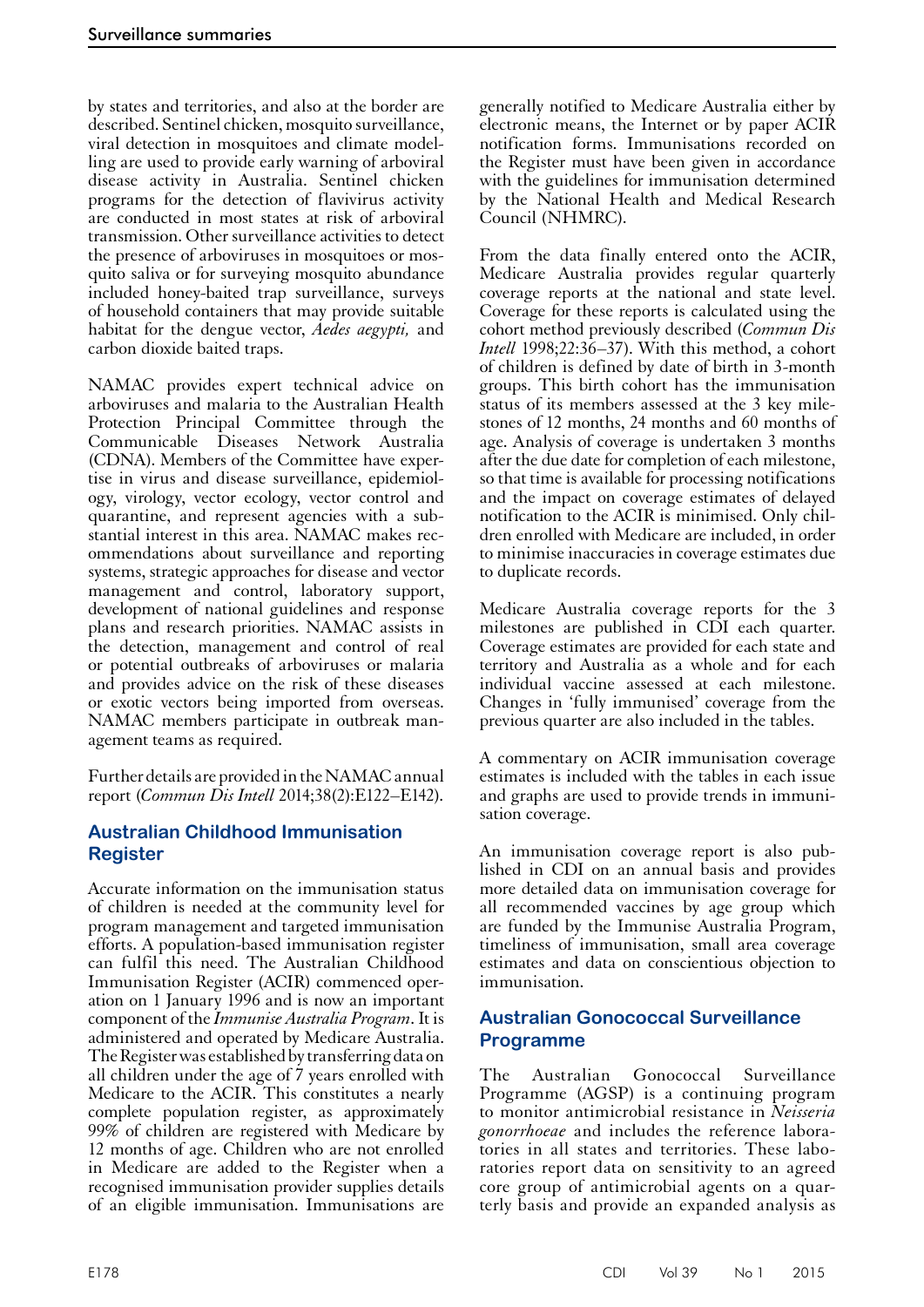an annual report in CDI *(Commun Dis Intell* 2013;37(3):E233–E239). The antibiotics that are currently routinely surveyed are the penicillins, ceftriaxone, ciprofloxacin and spectinomycin, all of which are administered as single dose regimens. A major purpose of the AGSP is to help define standard protocols for antibiotic treatment of gonococcal infection. When *in vitro* resistance to a recommended agent is demonstrated in 5% or more of isolates, it is usual to reconsider the inclusion of that agent in current treatment schedules. Additional data are also provided on other antibiotics from time to time. At present, all laboratories also test isolates for the presence of high level resistance to the tetracyclines and intermittent surveys of azithromycin resistance are conducted. Comparability of data is achieved by means of a standardised system of minimal inhibitory concentration (MIC) testing and a program-specific quality assurance process.

## **Australian Meningococcal Surveillance Programme**

The reference laboratories of the Australian Meningococcal Surveillance Programme report data on laboratory-confirmed cases confirmed either by culture or by non-culture techniques. Culture-positive cases where *Neisseria meningitidis* is grown from a normally sterile site or skin, and non-culture based diagnoses, derived from the results of nucleic acid amplification assays and serological techniques are defined as invasive meningococcal disease (IMD) according to the Public Health Laboratory Network definitions.

Data are reported annually and quarterly in CDI. Data in the quarterly reports are restricted to a description of the number of cases per jurisdic- tion, and serogroup where known. A full analysis of laboratory-confirmed cases of IMD, includ- ing phenotyping and antibiotic susceptibility data are published annually (*Commun Dis Intell*  2014;38(4):E301–E308).

## **Australian National Creutzfeldt-Jakob Disease Registry**

Surveillance for Creutzfeldt-Jakob disease (CJD) in Australia is conducted through the Australian National Creutzfeldt-Jakob Disease Registry (ANCJDR). CJD is listed as a notifiable disease in all Australian states and territories. The ANCJDR is under contract to the Commonwealth to iden-<br>tify and investigate all suspect cases of transmissible spongiform encephalopathy in Australia. An annual update is published in CDI *(Commun Dis Intell* 2014:38(4):E348–E355).

## **Australian Paediatric Surveillance Unit**

The Australian Paediatric Surveillance Unit (APSU) is an active surveillance mechanism for prospective, national identification and study of children aged <15 years, newly diagnosed with uncommon conditions including rare infectious and vaccine preventable diseases, genetic disorders, child mental health problems, rare injuries and other rare chronic childhood conditions. Up to 16 different conditions are studied simultaneously. The APSU relies on monthly reporting by  $\sim$ 1,400 paediatricians and other child health clinicians and over 85% of clinicians respond via e-mail. Clinicians reporting cases are asked to provide details about demographics, diagnosis, treatments and short-term outcomes. All negative and positive reports are logged into a database and the report card return rate has been maintained at over 90% for the last 20 years. The APSU, together with the National Centre for Immunisation Research and Surveillance jointly provide coordination for the Paediatric Active Enhanced Disease Surveillance (PAEDS). PAEDS is currently operational in 5 paediatric referral centres in 5 states and collects detailed information on relevant admitted cases [\(www.paeds.edu.au\)](http://www.health.gov.auwww.paeds.edu.au).

Communicable diseases currently under surveillance include: acute flaccid paralysis (to identify potential cases of poliovirus infection); congenital cytomegalovirus infection; congenital rubella; perinatal exposure to HIV, and HIV infection; neonatal herpes simplex virus infection; neonatal varicella, congenital varicella, severe complications of varicella and juvenile onset recurrent respiratory papillomatosis. After demonstrating feasibility in 2007, the APSU has conducted seasonal surveil- lance for severe complications of influenza each year. In 2009 APSU contributed to the national surveillance effort during the influenza A(H1N1) pdm09 pandemic.

The activities of the APSU are funded in part by the Australian Government Department of Health, and the NHMRC Practitioner Fellowship No: 1021480 (E Elliott). The Faculty of Medicine, The University of Sydney, and the Royal Australasian College of Physicians, Division of Paediatrics and Child Health, and the Kids Research Institute, Sydney Children's Hospitals Network provide inkind support. APSU publishes an annual report *(Commun Dis Intell* 2014;38(4):E343–E347). For further information please contact the APSU Director, Professor Elizabeth Elliott on telephone: +61 2 9845 3005, facsimile +61 2 9845 3082 or email: [apsu@chw.edu.au;](mailto:apsu@chw.edu.au) Internet: [http://www.](http://www.apsu.org.au) [apsu.org.au](http://www.apsu.org.au)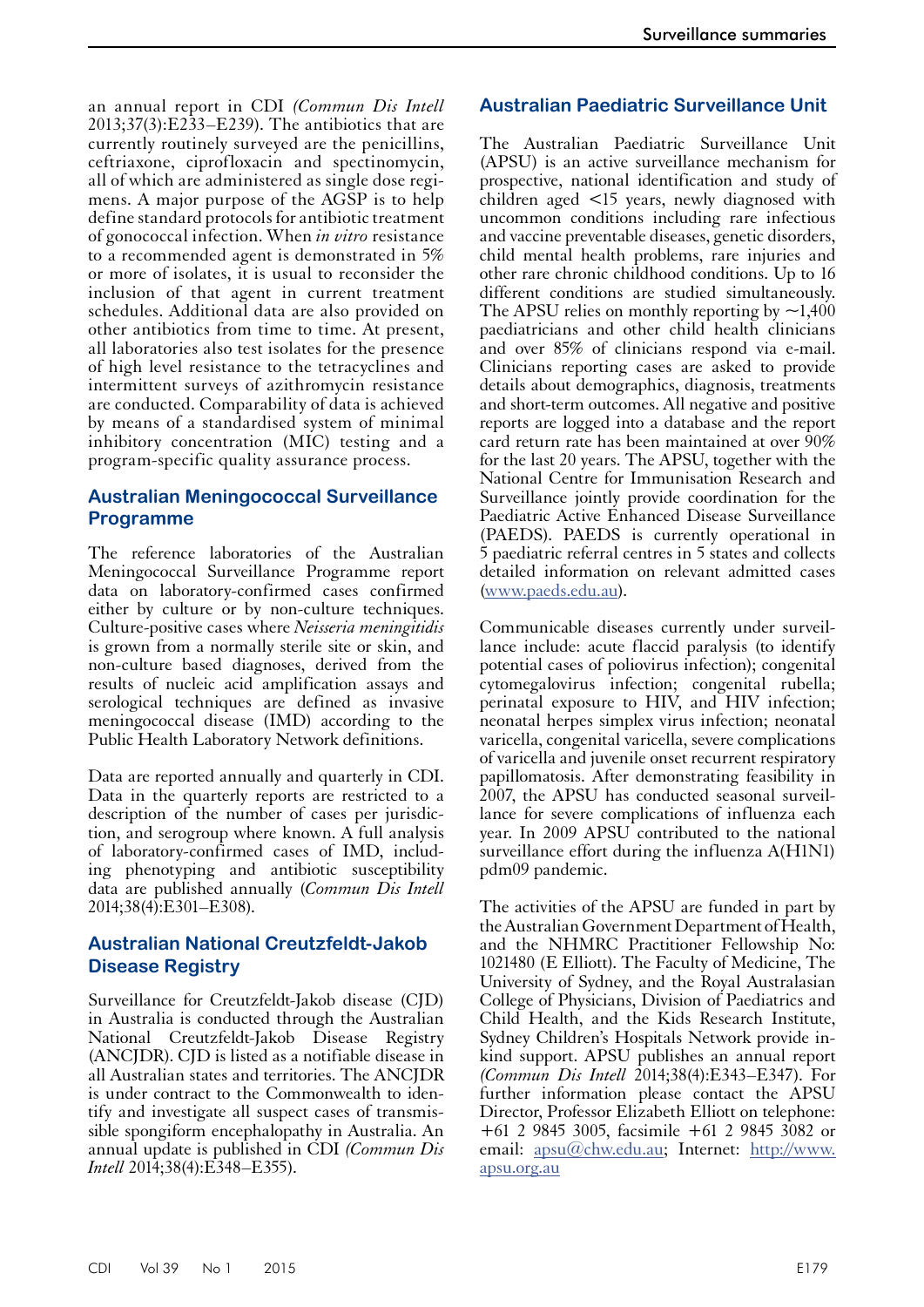## **Australian Sentinel Practice Research Network**

The Discipline of General Practice at the University of Adelaide operates the Australian Sentinel Practices Research Network (ASPREN). ASPREN is a national network of general practitioners who report presentations of defined medical conditions each week. The main aims of ASPREN are to provide an indicator of disease burden and distribution in the community and to be an early indicator of pandemic influenza.

The list of conditions is reviewed annually by the ASPREN management committee and an annual report is published. In 2014, 4 conditions are being monitored; all of which are related to communicable diseases. These are influenza like illness (ILI), gastroenteritis, chickenpox and shingles.

Laboratory testing of ILI cases was implemented in 2010, allowing for viral testing of 25% of ILI patients for a range of respiratory viruses including influenza A, influenza B and A(H1N1)pdm09.

There are currently 210 general practitioners registered with the network from all jurisdictions. Fifty-eight per cent of these are in metropolitan areas, 32% in rural and 10% in remote areas of Australia. Approximately 15,000 consultations are recorded by these general practitioners each week.

Data for communicable diseases are published in CDI each quarter. Data are presented in graphi- cal format with the rate reported as the number of conditions per 1,000 consultations per week. The conditions are defined as:

#### **Influenza-like illness – record once only per patient**

Must have the following: fever, cough and fatigue.

#### **Gastroenteritis – record once only per patient**

Three or more loose stools, and/or 2 vomits in a 24 hour period excluding cases who have a known cause, for example bowel disease, alcohol, pregnancy.

#### **Chickenpox – record once only per patient**

An acute, generalised viral disease with a sudden onset of slight fever, mild constitutional symptoms and a skin eruption which is maculopapular for a few hours, vesicular for three to 4 days and leaves a granular scab.

#### **Shingles – record once only per patient**

Recurrence, recrudescence or re-activation of chickenpox infection. Vesicles with any erythematous base restricted to skin areas supplied by sensory nerves of a single or associated group of dorsal root ganglia. Lesions may appear in crops in irregular fashion along nerve pathways, are usually unilateral, deeper seated and more closely aggregated than those of chickenpox.

Note: Those conditions which show 'record once only per patient' are to have each occurrence of the condition recorded on 1 occasion no matter how many patient contacts are made for this episode of illness. If the condition recurs at a later date it can be recorded/counted again.

#### **HIV surveillance**

National surveillance for newly diagnosed HIV infection is coordinated by the Kirby Institute, in collaboration with state and territory health authorities, the Australian Government Department of Health, the Australian Institute of Health and Welfare and other collaborating networks in surveillance for HIV, viral hepatitis and sexually transmissible infections.

Cases of HIV infection are notified to the National HIV Registry on the first occasion of diagnosis in Australia, either by the diagnosing laboratory (Australian Capital Territory and Tasmania), by doctor notification (Western Australia) or by a combination of laboratory and doctor sources (New South Wales, Northern Territory, Queensland, South Australia and Victoria). Diagnoses of HIV infection are notified with the person's date of birth and name code, to minimise duplicate notifi- cations while maintaining confidentiality.

Currently, 2 tables presenting the number of new diagnoses of HIV infection in Australia in the most recent quarter and cumulatively are published in CDI. The tabulations are based on data available 3 months after the end of the reporting period, to allow for reporting delay and to incorporate newly available information.

An annual surveillance report, *HIV, Viral Hepatitis and Sexually Transmissible Infections in Australia Annual Surveillance Report* has been published by the Kirby Institute since 1997. The [Annual](http://www.kirby.unsw.edu.au)  [Surveillance Report](http://www.kirby.unsw.edu.au) (http://www.kirby.unsw. edu.au) provides a comprehensive analysis and interpretation of surveillance data on HIV, viral hepatitis and sexually transmissible infections in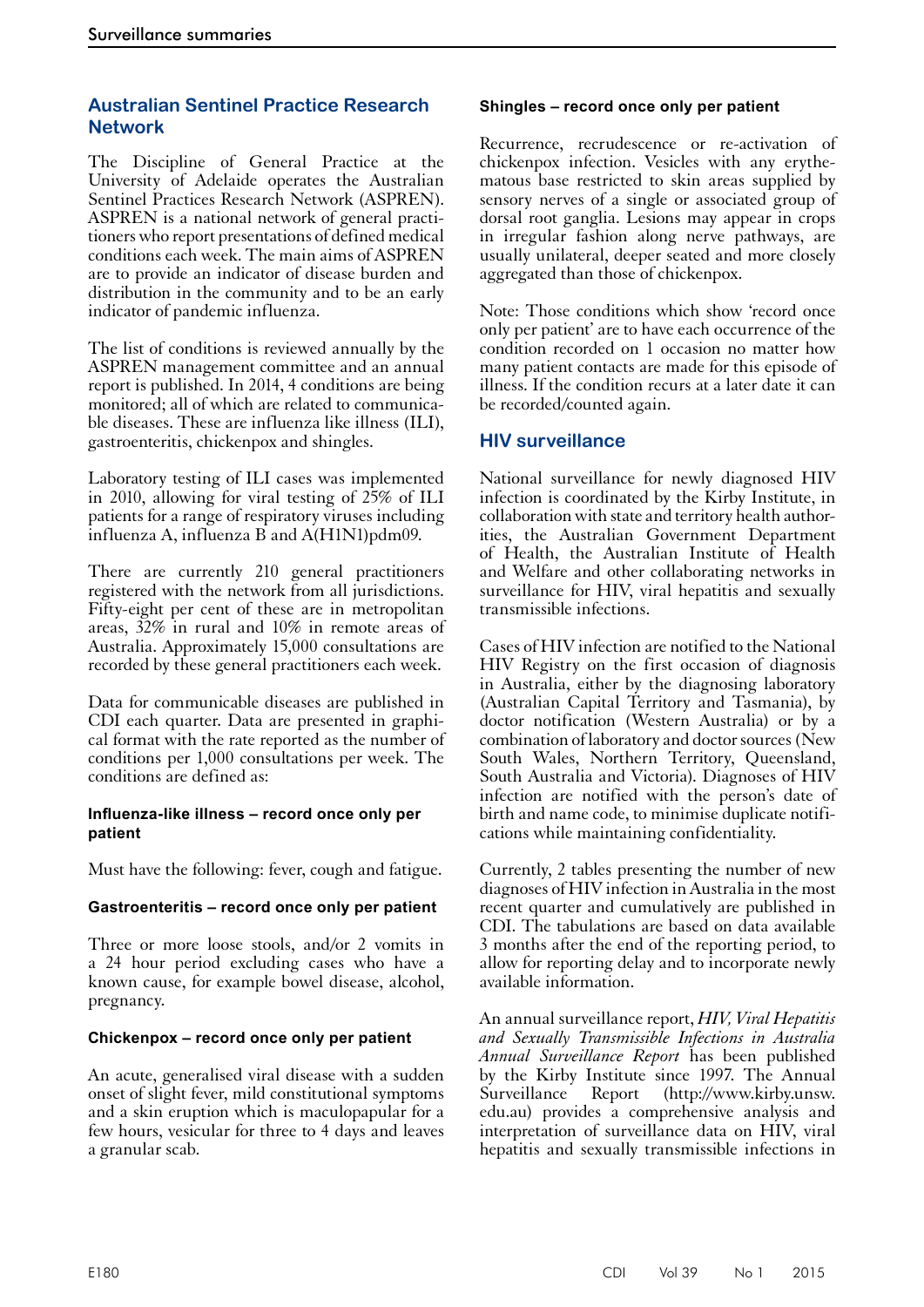Australia. The report *Bloodborne viral and sexually transmitted infections in Aboriginal and Torres Strait Islander people: Surveillance and Evaluation Report* has been published from 2007, as an accompanying document to the annual surveillance report. The Surveillance and Evaluation Report provides detailed analysis and interpretation of the occurrence of these infections in Aboriginal and Torres Strait Islander communities in Australia.

## **Invasive Pneumococcal Disease Surveillance Program**

The Commonwealth has developed the Invasive Pneumococcal Disease (IPD) Surveillance Program as part of the NNDSS Program. The objectives and outcomes of the IPD Surveillance Program are to:

- record every case of IPD occurring in Australia;
- collect detailed information on each case of IPD as set out in the NNDSS Invasive Pneumococcal Infection Enhanced Surveillance Form;
- collate nationally this information in the NNDSS dataset for enhanced IPD surveillance;
- measure the impact of conjugate pneumococcal vaccination on the rates and types of pneumococcal disease, the prevalence of circulating pneumococcal serotypes and levels of antibiotic resistance; and
- assess whether cases or deaths in children under 5 years and adults over 65 years are due to IPD vaccine failure or antibiotic resistance.

The Commonwealth funds four laboratories to perform the laboratory component of enhanced surveillance of IPD, which consists of the serotyp- ing all isolates of *Streptococcus pneumoniae* from cases of IPD.

IPD data are reported annually (*Commun Dis Intell* 2012;36(2):E151–E165) and quarterly in CDI. These reports include analysis notification and laboratory data collected through the NNDSS.

IPD surveillance is overseen by the Enhanced Invasive Pneumococcal Disease Surveillance Working Group (EIPDSWG), a subcommittee of the CDNA. The EIPDSWG assists in developing and implementing a nationally standardised approach to the enhanced surveillance of IPD in Australia.

#### **National Influenza Surveillance Scheme**

Australian influenza activity and severity in the community are monitored using a number of indicators and surveillance schemes:

- Notifications of laboratory-confirmed influenza are reported from all Australian states and territories and included in the NNDSS.
- Community level ILI is monitored through two sentinel systems, Flutracking, a weekly online survey integrating syndromic information with participant influenza immunity status; and data from the National Health Call Centre Network.
- Reports on general practice ILI consultations are provided through the Australian Sentinel Practice Research Network and the Victorian Sentinel General Practice Scheme. Addition-<br>ally, data on ILI presentations to hospital emer-<br>gency departments are collected from sentinel hospital sites in Western Australia and New South Wales.
- Hospitalised cases of laboratory-confirmed influenza are reported through the Influenza Complications Alert Network (FluCAN); and severe complications in children are monitored by the APSU.
- Information on influenza subtypes and positivity are provided by sentinel laboratories, including the national influenza centre laboratories and some state public health laboratories. Additional virology and antiviral resistance data are also provided from the World Health Organization Collaborating Centre for Reference and Research on Influenza in Melbourne.

During the influenza season, data from each of these surveillance systems are compiled and pub-<br>lished fortnightly in the Australian influenza sur-<br>vreillance report, which is generally available from May to October on the department's web site. These reports include the above data as well as additional mortality and international surveillance data.

Annual reports on the National Influenza Surveillance Scheme are published in the CDI each year (*Commun Dis Intell* 2010;34(1):8–22).

## **National Notifiable Diseases Surveillance System**

National compilations of notifiable diseases have been published intermittently in a number of publications since 1917.<sup>2</sup> The NNDSS was established in 1990 under the auspices of CDNA.

More than 60 communicable diseases agreed upon nationally are reported to NNDSS, although not all are notifiable in each jurisdiction. Data are sent electronically from states and territories daily (business days only in some jurisdictions). The system is complemented by other surveillance